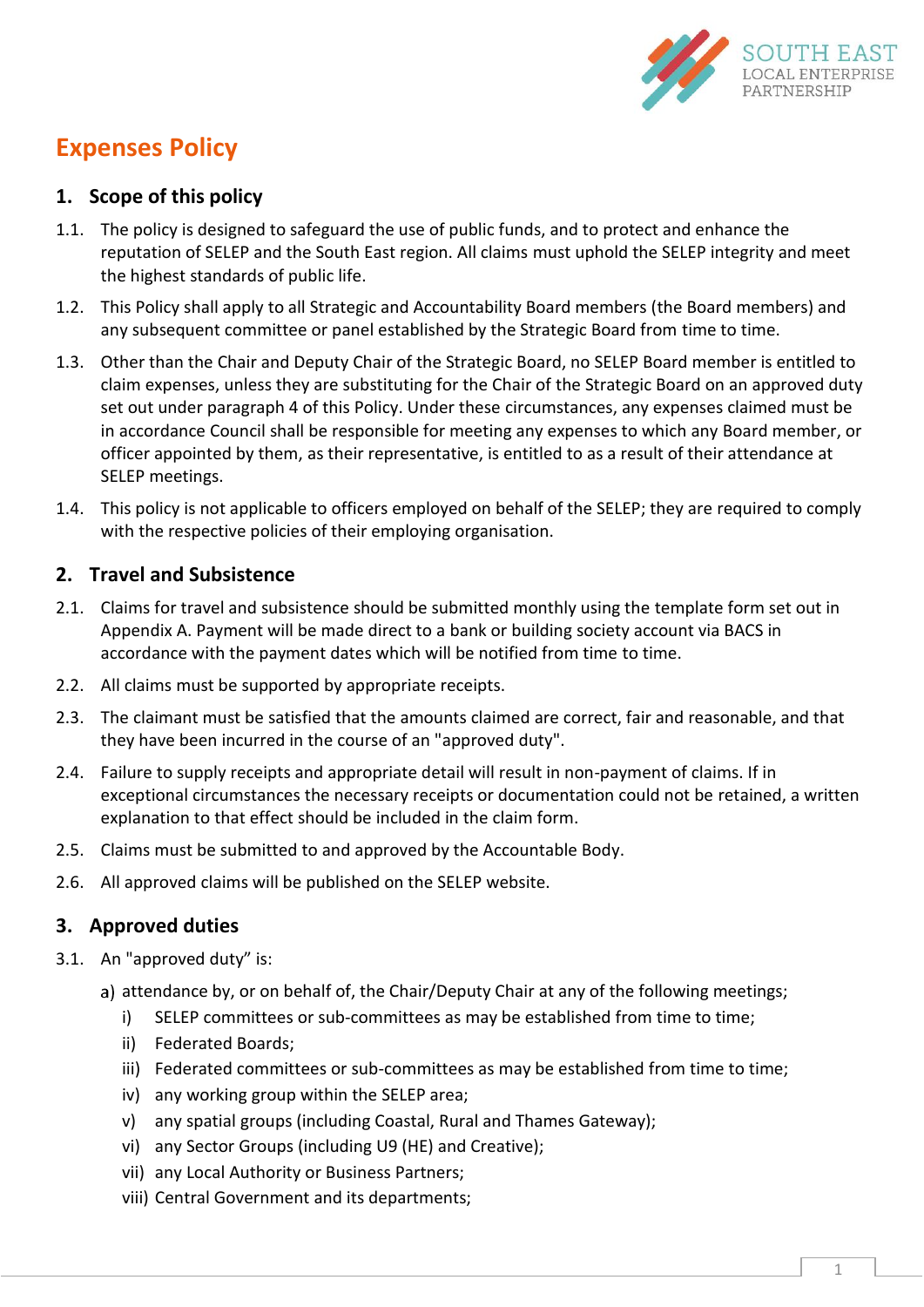

- ix) Secretariat;
- x) Accountable Body;
- b) an activity in connection with the discharge of any function of the SELEP; or
- c) any other duty where the reasonable attendance is;
	- i) in pursuance of the role and duties of Chair/Deputy Chair; and
	- ii) to conduct business relevant to the work of, and necessary to further the objectives of the SELEP.
- 3.2. Attendance at a Strategic Board or Accountability Board meeting does not constitute an approved duty for the purpose of this policy.

# **4. Subsistence claims**

#### **4.1. Travel expenses by car, motorcycle, bicycle or rail**

- a) Travel by personal car will be reimbursed at the rates set for tax allowance purposes by the Inland Revenue for business travel. Currently these are:
	- i) 45p per mile for the first 10,000 miles and 25p per mile thereafter.
	- ii) An additional 5p per mile can be claimed for carrying a fellow SELEP member on a business journey;
	- iii) 24p per mile for use of own motorcycle and
	- iv) 20p per mile for use of own bicycle.
- b) Travel expenses will be reimbursed for relevant journeys between premises as agreed for tax purposes.
- When claiming mileage for using a motor vehicle fuel VAT receipts must be provided; the receipt(s) should show that sufficient fuel to undertake the journey(s) was purchased prior to the journey(s) taking place. However, if the Chair is registered for VAT and provides a copy of the relevant VAT Certificate to the Secretariat, they can claim mileage without receipts.
- Parking fees and public transport fares will be reimbursed at cost, but only on production of a valid ticket or receipt. The cheapest available fare for the time of travel should be purchased.
- e) Rail travel other than within the SELEP area or London should be booked in advanced to enable use of discounting arrangements and to ensure the most economical means of travel has been chosen for the journey. All rail travel must be Standard Class.
- f) Taxi fares will only be reimbursed on production of a valid receipt and only if the use of public transport or the Chair's own car is impracticable.
- 4.2. Air travel and travelling abroad
	- a) Air travel and any journey undertaken abroad must be approved by the Strategic Board prior to the journey being undertaken.
	- b) The Strategic Board must be advised of the nature and purpose of the journey, the overall costs of the journey and the benefit to be achieved. All air travel must be economy class.
- 4.3. Meals
	- a) Meals may only be claimed where there has been attendance on an Approved Duty for four hours or more. The four-hour period will include time travelling to and from the Chair' normal place of residence, and which include the periods of the day specified below:

Breakfast: starting before 7:30am £5.00 Lunch: 12 noon to 2:30pm £10.00